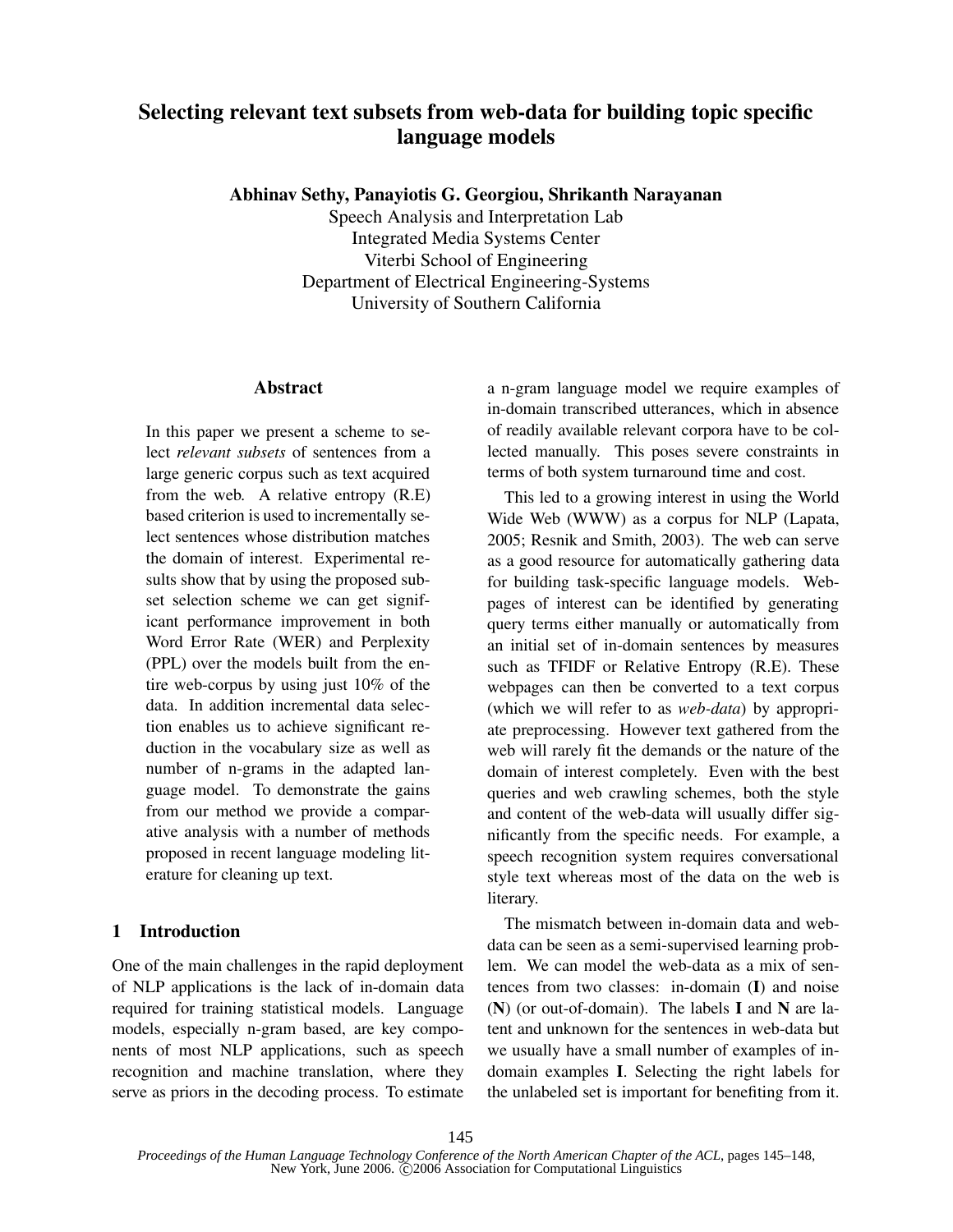Recent research on semi-supervised learning shows that in many cases (Nigam et al., 2000; Zhu, 2005) poor preprocessing of unlabeled data might actually lower the performance of classifiers. We found similar results in our language modeling experiments where the presence of a large set of noisy **N** examples in training actually lowers the performance slightly in both perplexity and WER terms. Recent literature on building language models from text acquired from the web addresses this issue partly by using various rank-and-select schemes for identifying the set **I** (Ostendorf et al., 2005; Sethy, 2005; Sarikaya, 2005). However we believe that similar to the question of balance (Zhu, 2005) in semisupervised learning for classification, we need to address the question of distributional similarity while selecting the appropriate utterances for building a language model from noisy data. The subset of sentences from web-data which are selected to build the adaptation language should have a distribution similar to the in-domain data model.

To address the issue of distributional similarity we present an incremental algorithm which compares the distribution of the selected set and the in-domain examples by using a relative entropy (R.E) criterion. We will review in section 2 some of the ranking schemes which provide baselines for performance comparison and in section 3 we describe the proposed algorithm. Experimental results are provided in section 4, before we conclude with a summary of this work and directions for the future.

## **2 Rank and select methods for text cleaning**

The central idea behind text cleanup schemes in recent literature, on using web-data for language modeling, is to use a scoring function that measures the similarity of each observed sentence in the webdata to the in-domain set and assigns an appropriate score. The subsequent step is to set a threshold in terms of either the minimum score or the number of top scoring sentences. The threshold can usually be fixed using a heldout set. Ostendorf (2005) use perplexity from an in-domain n-gram language model as a scoring function. More recently, a modified version of the BLEU metric which measures sentence similarity in machine translation has been

proposed by Sarikaya (2005) as a scoring function. Instead of explicit ranking and thresholding it is also possible to design a classifier in a learning from positive and unlabeled examples framework (LPU) (Liu et al., 2003). In this system, a subset of the unlabeled set is selected as the negative or the noise set **N**. A two class classifier is then trained using the in-domain set and the negative set. The classifier is then used to label the sentences in the web-data. The classifier can then be iteratively refined by using a better and larger subset of the **I/N** sentences selected in each iteration.

Rank ordering schemes do not address the issue of distributional similarity and select many sentences which already have a high probability in the indomain text. Adapting models on such data has the tendency to skew the distribution even further towards the center. For example, in our doctor-patient interaction task short sentences containing the word 'okay' such as 'okay','yes okay', 'okay okay' were very frequent in the in-domain data. Perplexity or other similarity measures give a high score to all such examples in the web-data boosting the probability of these words even further while other pertinent sentences unseen in the in-domain data such as 'Can you stand up please?' are ranked low and get rejected.

#### **3 Incremental Selection**

To address the issue of distributional similarity we developed an incremental greedy selection scheme based on relative entropy which selects a sentence if adding it to the already selected set of sentences reduces the relative entropy with respect to the indomain data distribution.

Let us denote the language model built from indomain data as  $P$  and let  $P_{init}$  be a language model for initialization purposes which we estimate by bagging samples from the same in-domain data. To describe our algorithm we will employ the paradigm of unigram probabilities though the method generalizes to higher n-grams also.

Let  $W(i)$  be a initial set of counts for the words i in the vocabulary V initialized using  $P_{\text{init}}$ . We denote the count of word i in the j<sup>th</sup> sentence  $s_j$  of web-data with  $m_{ij}$ . Let  $n_j = \sum_i m_{ij}$  be the number of words in the sentence and  $N = \sum_i W(i)$  be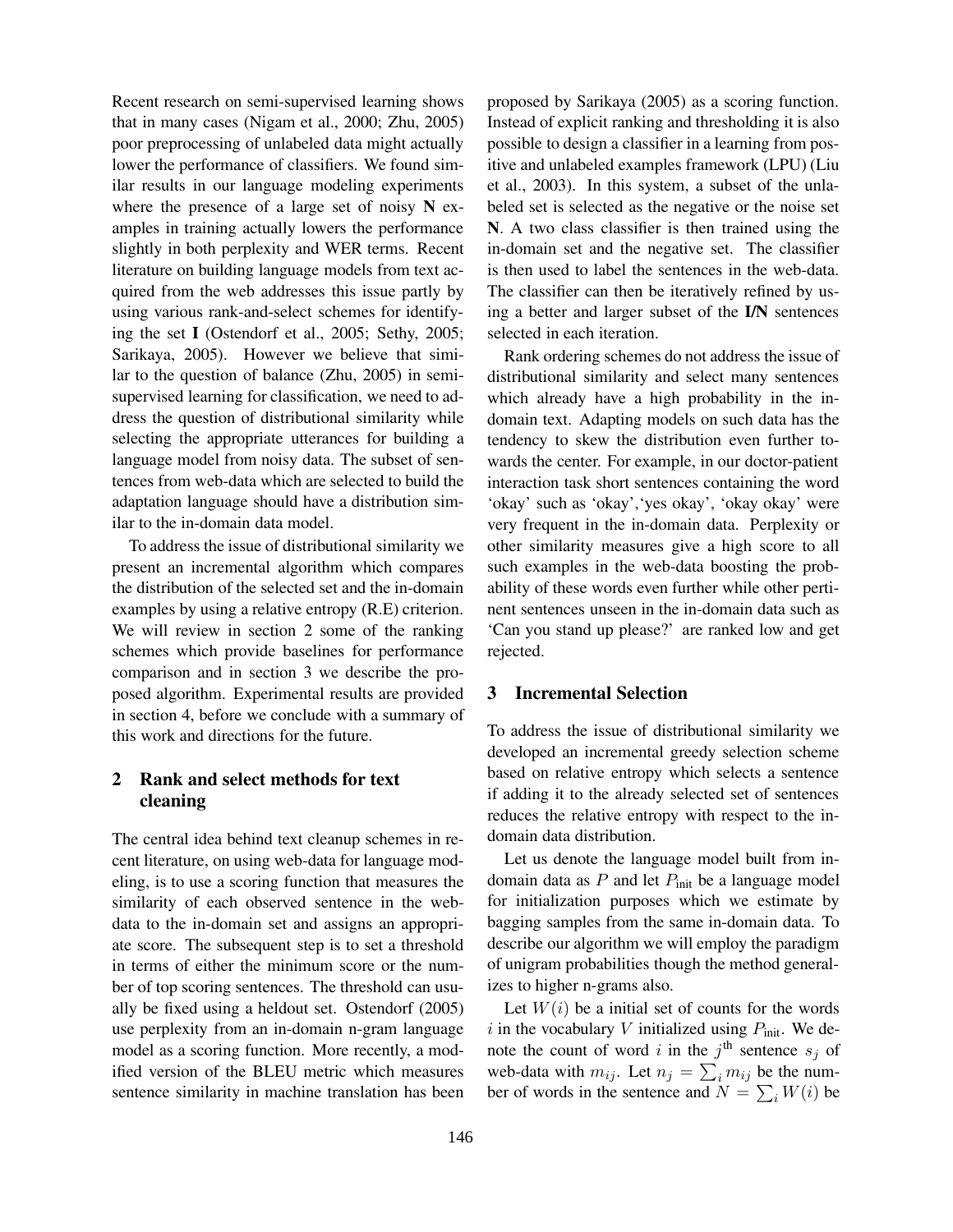the total number of words already selected. The relative entropy of the maximum likelihood estimate of the language model of the selected sentences to the initial model  $P$  is given by

$$
H(j-1) = -\sum_{i} P(i) \ln \frac{P(i)}{W(i)/N}
$$

If we select the sentence  $s_j$ , the updated R.E

$$
H(j) = -\sum_{i} P(i) \ln \frac{P(i)}{(W(i) + m_{ij})/(N + n_j)}
$$

Direct computation of R.E using the above expressions for every sentence in the web-data will have a very high computational cost since  $O(V)$ computations per sentence in the web-data are required. However given the fact that  $m_{ij}$  is sparse, we can split the summation  $H(j)$  into

$$
H(j) = -\sum_{i} P(i) \ln P(i) +
$$
  
+ 
$$
\sum_{i} P(i) \ln \frac{W(i) + m_{ij}}{N + n_{j}}
$$
  
= 
$$
H(j - 1) + \underbrace{\ln \frac{N + n_{j}}{N}}_{T1}
$$
  
- 
$$
\underbrace{\sum_{i, m_{ij} \neq 0} P(i) \ln \frac{(W(i) + m_{ij})}{W(i)}}_{T2}
$$

Intuitively, the term  $T1$  measures the decrease in probability mass because of adding  $n_i$  words more to the corpus and the term T2 measures the in-domain distribution  $P$  weighted improvement in probability for words with non-zero  $m_{ij}$ .

For the R.E to decrease with selection of sentence  $s_i$  we require  $T1 < T2$ . To make the selection more refined we can impose a condition  $T1 + thr(j)$ T2 where  $thr(j)$  is a function of j. A good choice for  $thr(j)$  based on empirical study is a function that declines at the same rate as the ratio  $\ln \frac{(N+n_j)}{N} \approx$  $n_j/N \approx 1/kj$  where k is the average number of words for every sentence.

The proposed algorithm is sequential and greedy in nature and can benefit from randomization of the order in which it scans the corpus. We generate permutes of the corpus by scanning through the corpus

and randomly swapping sentences. Next we do sequential selection on each permutation and merge the selected sets.

The choice of using maximum likelihood estimation for estimating the intermediate language models for  $W(j)$  is motivated by the simplification in the entropy calculation which reduces the order from  $O(V)$  to  $O(k)$ . However, maximum likelihood estimation of language models is poor when compared to smoothing based estimation. To balance the computation cost and estimation accuracy, we modify the counts  $W(j)$  using Kneser-Ney smoothing periodically after fixed number of sentences.

#### **4 Experiments**

Our experiments were conducted on medical domain data collected for building the English ASR of our English-Persian Speech to Speech translation project (Georgiou et al., 2003). We have 50K indomain sentences for this task available. We downloaded around 60GB data from the web using automatically generated queries which after filtering and normalization amount to 150M words. The test set for perplexity evaluations consists of 5000 sentences(35K words) and the heldout set had 2000 sentences (12K words). The test set for word error rate evaluation consisted of 520 utterances. A generic conversational speech language model was built from the WSJ, Fisher and SWB corpora interpolated with the CMU LM. All language models built from web-data and in-domain data were interpolated with this language model with the interpolation weight determined on the heldout set.

We first compare our proposed algorithm against baselines based on perplexity(PPL), BLEU and LPU classification in terms of test set perplexity. As the comparison shows the proposed algorithm outperforms the rank-and-select schemes with just 1/10th of data. Table 1 shows the test set perplexity with different amounts of initial in-domain data. Table 2 shows the number of sentences selected for the best perplexity on the heldout set by the above schemes. The average relative perplexity reduction is around 6%. In addition to the PPL and WER improvements we were able to acheive a factor of 5 reduction in the number of estimated language model parameters (bigram+trigram) and a 30% reduction in the vocab-